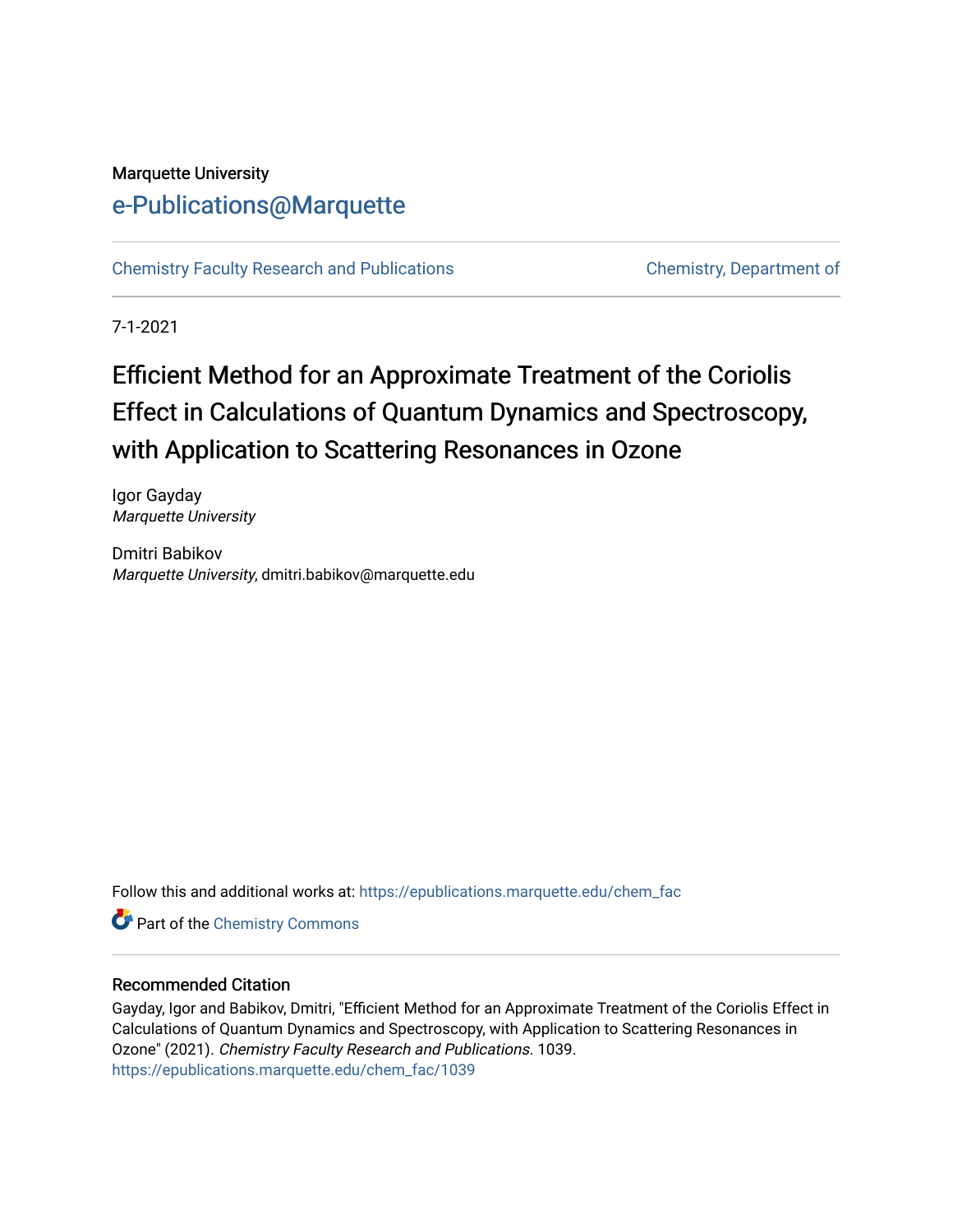**Marquette University**

## **e-Publications@Marquette**

## *Chemistry Faculty Research and Publications/College of Arts and Sciences*

*This paper is NOT THE PUBLISHED VERSION***.**  Access the published version via the link in the citation below.

*Journal of Physical Chemistry A*, Vol. 125, No. 25 (July 1, 2021): 5661-5669. [DOI.](https://doi.org/10.1021/acs.jpca.1c03350) This article is © American Chemical Society and permission has been granted for this version to appear in [e-](http://epublications.marquette.edu/)[Publications@Marquette.](http://epublications.marquette.edu/) American Chemical Society does not grant permission for this article to be further copied/distributed or hosted elsewhere without the express permission from American Chemical Society.

# Efficient Method for an Approximate Treatment of the Coriolis Effect in Calculations of Quantum Dynamics and Spectroscopy, with Application to Scattering Resonances in Ozone

Igor Gayday Department of Chemistry, Marquette University, Wehr Chemistry Building, Milwaukee, Wisconsin Dmitri Babikov Department of Chemistry, Marquette University, Wehr Chemistry Building, Milwaukee, Wisconsin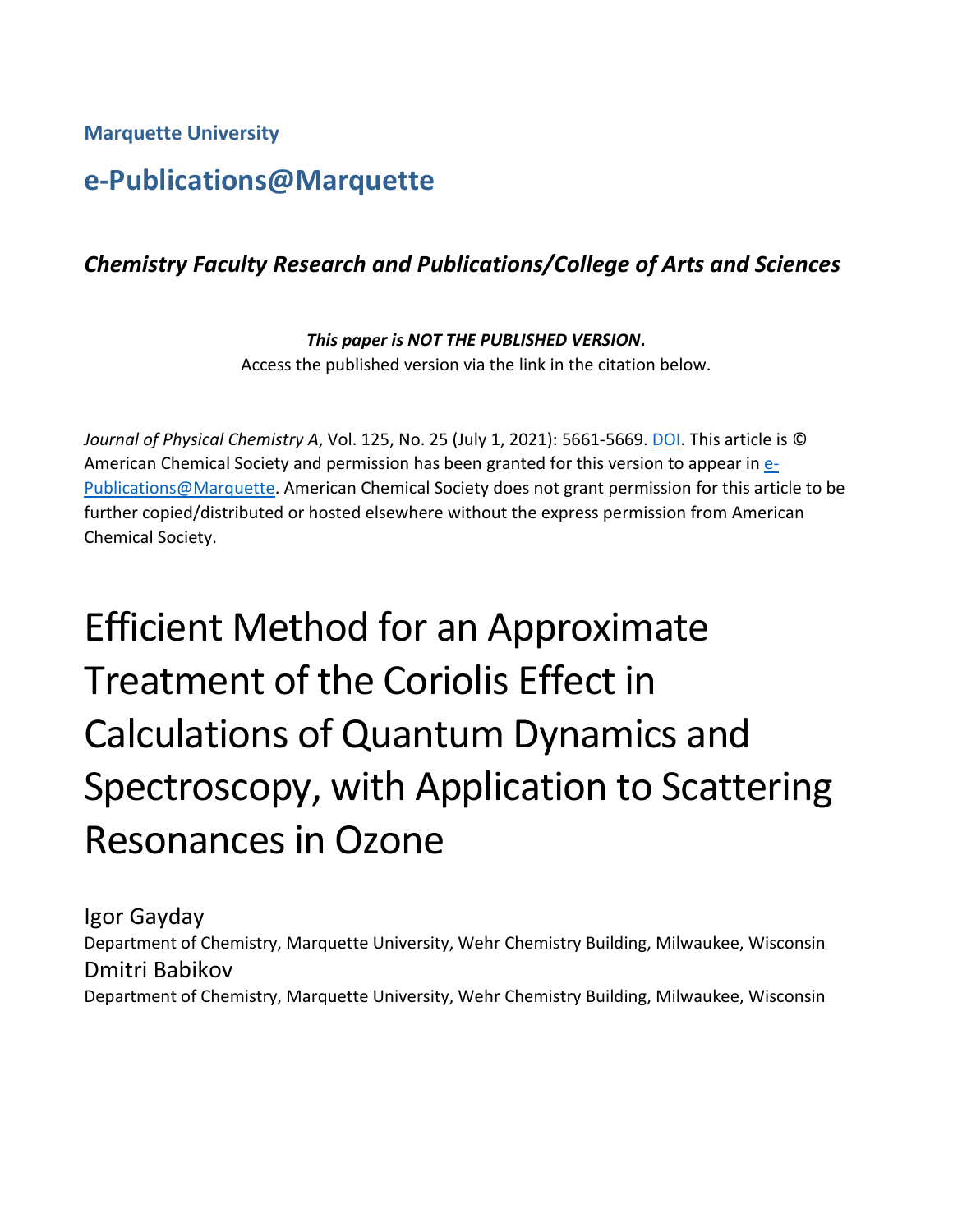## Abstract



A numerical approach is developed to capture the effect of rotation–vibration coupling in a practically affordable way. In this approach only a limited number of adjacent rotational components are considered to be coupled, while the couplings to other rotational components are neglected. This partially coupled (PC) approach permits to reduce the size of Hamiltonian matrix significantly, which enables the calculations of ro-vibrational states above dissociation threshold (scattering resonances) for large values of total angular momentum. This method is employed here to reveal the role of the Coriolis effect in the ozone formation reaction at room temperature, dominated by large values of total angular momentum states, on the order of *J* = 24 and 28. We found that, overall, the effect of ro-vibrational coupling is not minor for large *J*. Compared to the results of symmetric top rotor approximation, where the ro-vibrational coupling is neglected, we found that the widths of scattering resonances, responsible for the lifetimes of metastable ozone states, remain nearly the same (on average), but the number of these states increases by as much as 20%. We also found that these changes are nearly the same in symmetric and asymmetric ozone isotopomers <sup>16</sup>O<sup>18</sup>O<sup>16</sup>O and <sup>16</sup>O<sup>16</sup>O<sup>18</sup>O. Therefore, based on the results of these calculations, the Coriolis coupling does not seem to favor the formation of asymmetric ozone molecules and thus cannot be responsible for symmetry-driven mass-independent fractionation of oxygen isotopes.

## I. Introduction

Accurate variational calculations of rotational–vibrational states of molecules involve diagonalization of huge Hamiltonian matrices that contain up to  $J + 1$  diagonal blocks (corresponding to the symmetric-top rotor states), coupled by the off-diagonal blocks that appear due to the asymmetric-top rotor and Coriolis terms. (1) Numerically accurate implementation of such full-coupled treatment is considered to be exact, but it is computationally demanding and is therefore feasible for the simplest cases only, such as sparce spectra of molecules with large rotational constants and/or low levels or rotational and vibrational excitations. Several examples of the fully coupled calculations are available from recent literature for small values of total angular momentum. (2−5) Usually, such calculations aim at the spectroscopic applications, where a stable (bound) molecule is vibrating in the vicinity of equilibrium configuration.

However, there are other important applications where a brute force diagonalization of the entire Hamiltonian matrix is numerically unaffordable, even with the fastest supercomputers available to us today. For example, it is challenging to carry out the variational calculations of vibrational states up to dissociation threshold, where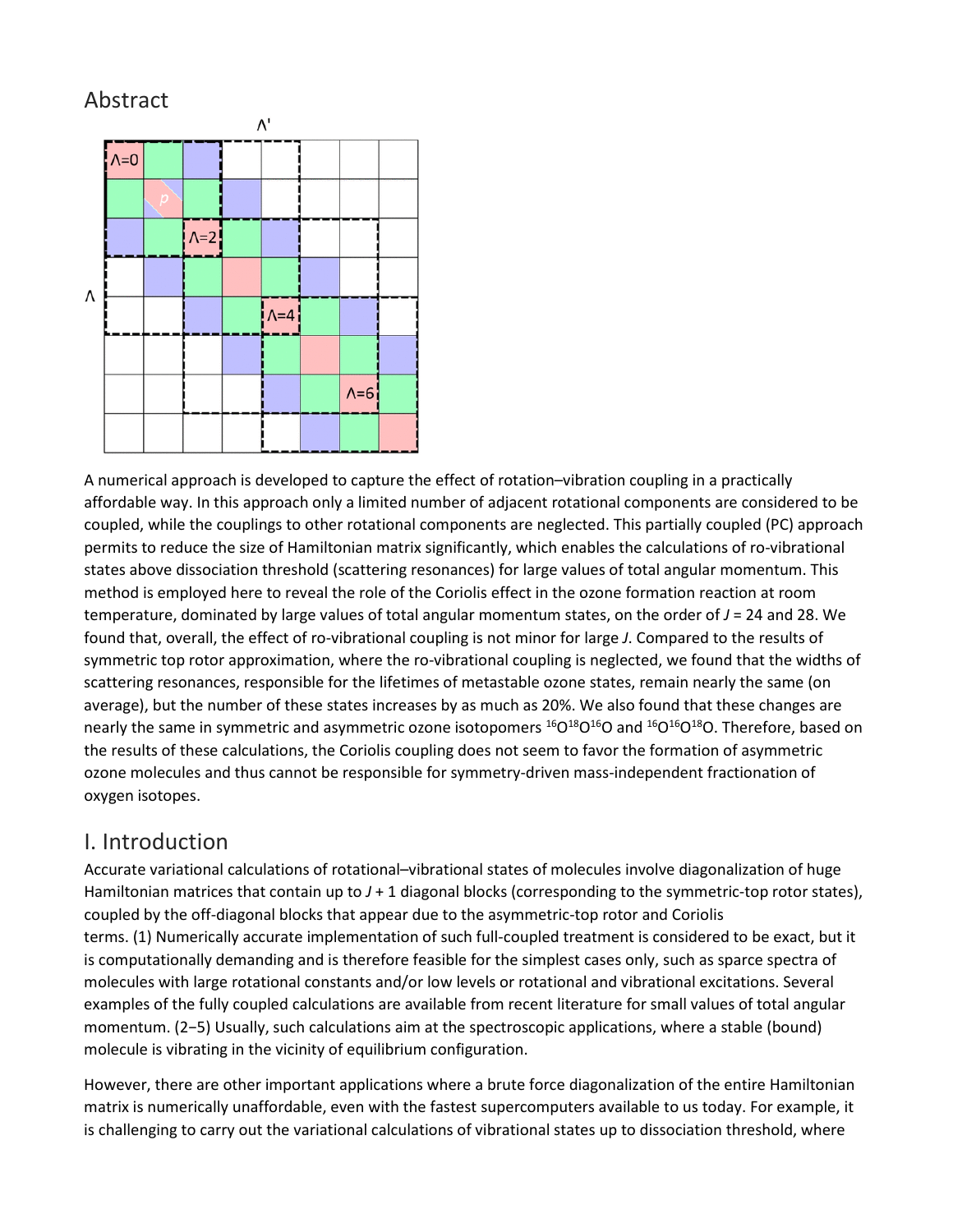the large-amplitude floppy motion is typical, and this becomes even more difficult if a broad range of angular momentum states is needed (e.g., for calculations of thermally averaged moieties). One application that we consider below concerns calculations of scattering resonances *above* the dissociation threshold, on a potential energy surface (PES) with complicated landscape, where several isotopomers are present at the same time, at large value of total angular momentum (around *J* = 25–30), for a molecule with small rotational constants. For this purpose, we developed and tested an approximate method to take into account the effects of rotation– vibration coupling, which remains practical even in this and other complicated cases.

In our method, instead of diagonalization of the entire Hamiltonian matrix as a whole, we run a series of independent calculations for all needed values of the symmetric-top quantum number (i.e., *z*-projection of the total angular momentum, here denoted Λ) in the range 0 ≤ Λ ≤ *J*. In each of these runs, we diagonalize a reduced matrix, which includes only the blocks coupled directly to a given value of  $\Lambda$ , which is  $\Lambda \pm 2$  at most. Therefore, each individual calculation includes no more than five Λ-blocks, which permits to capture the major effect of the rotation–vibration coupling terms, while keeping the cost of calculations practical.

Indeed, the cost of matrix diagonalization grows at least quadratically. Therefore, replacing one diagonalization of a matrix that contains  $(J + 1) \times (J + 1)$  blocks with a series of  $J + 1$  independent diagonalizations of the matrices that contain 5 × 5 blocks at most, one can gain a substantial computational advantage. Interestingly, a similar idea was recently developed in the context of a nonreactive inelastic scattering and was found to be both accurate and numerically efficient. (6) We would like to call this approach a *partially coupled* method, or a PCmethod for short, to complement the well-known coupled-channel (CC), centrifugal-sudden (CS), and infiniteorder sudden (IOS) methods. (7−10)

This approach helps to answer a tough question about the role of Coriolis coupling in the recombination reaction that forms ozone. It is well-known (12) that isotopically substituted asymmetric ozone molecules, such as  $^{18}O^{16}O^{16}O$ , are formed faster than symmetric ozone molecules, such as  $^{16}O^{16}O^{16}O$  or  $^{16}O^{16}O^{16}O$ . This leads to the mass-independent enrichment of atmospheric ozone in the rare isotopes of oxygen, which is an important natural phenomenon with multiple implications in atmospheric chemistry, geoscience, and planetary science. (13,14) The molecular level explanation of this isotope effect is still missing, but one popular hypothesis, suggested by Marcus and co-workers, (15,16) claims that some of the Coriolis coupling terms may be absent in symmetric ozone molecules but be present in the asymmetric ones, leading to a symmetry-driven (rather than mass-driven) isotope effect. To check this hypothesis, they performed classical simulations of the "diffusion" of vibrational excitations through the rotational states of symmetric and asymmetric ozone molecules. They found no isotope effect of this sort but concluded with the following statement: (16) "*We speculate that the symmetry effect of Coriolis coupling can appear in quantum mechanical analysis of the model*".

During the past few years, we have undertaken a series of methodological developments and numerical calculations to explore this possibility. In the first two papers of this series, (1,11) we carefully looked at the properties of low-energy coupled rotational–vibrational states in symmetric and asymmetric ozone molecules, including fine details of the ro-vibrational structure, such as parity splitting (Λ-doubling). In the third paper of this series, (2) we extended the vibrational content of our calculations to reach resonances above dissociation threshold, but the full coupled ro-vibrational calculations were only feasible for *J* ≤ 4.

However, for the recombination reaction at room temperature, the rotational states of ozone up to *J* ∼ 50 need to be included, with largest contributions coming from *J* ∼ 25 to 30. Here, using our new partially coupled method, we performed the calculations of scattering resonances for  $J = 24$  and  $J = 28$  and computed the corresponding partition functions. These data permit us to quantify the magnitude of Coriolis coupling effect for the highly excited rotational states of ozone and the role it plays in the ozone forming reaction. We demonstrate that, overall, the effect of Coriolis coupling is indeed substantial at *J* ∼ 25–30, which manifests as an increase of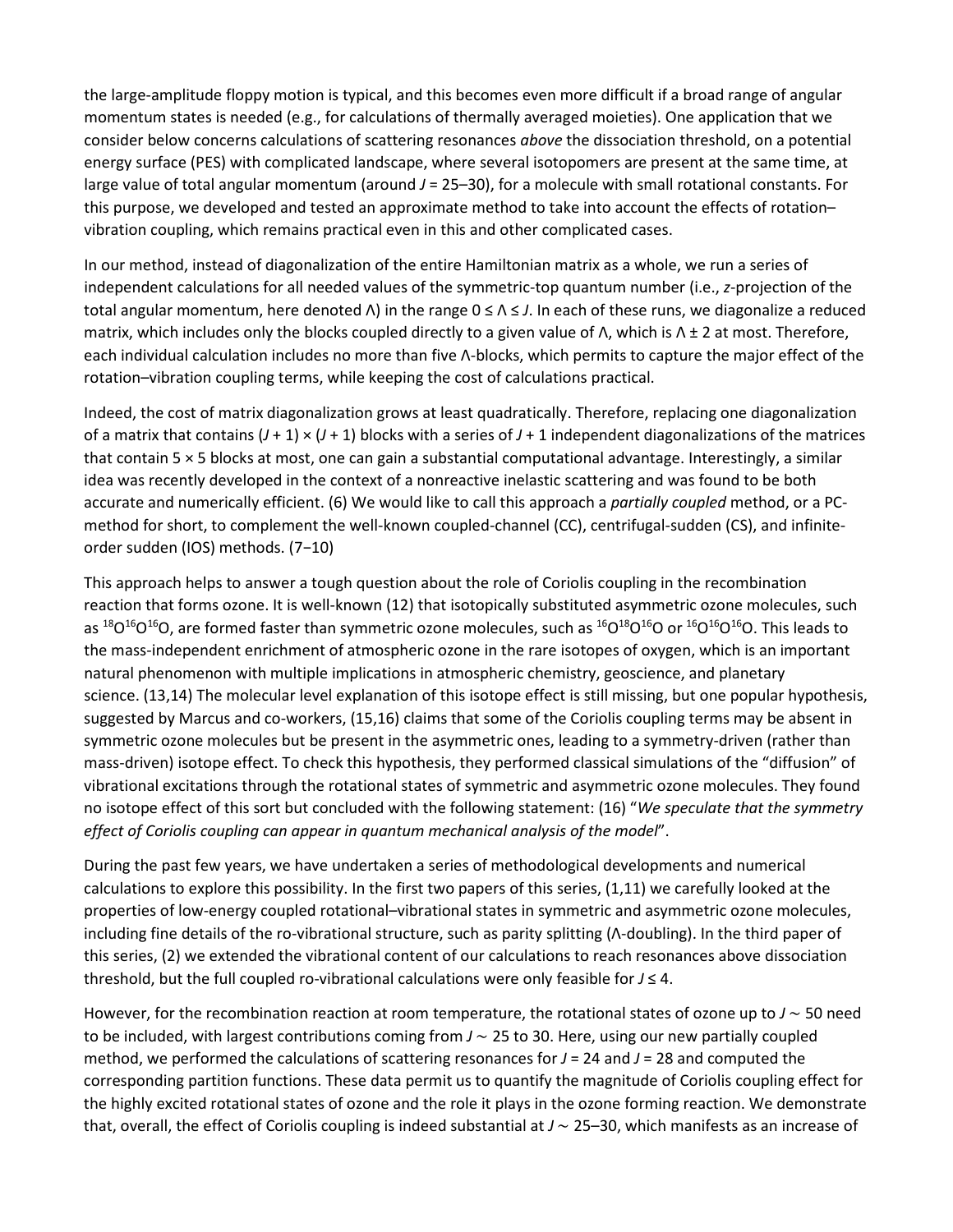the resonance partition function by up to 20% (for *J* = 24), but we also show that this effect is about the same in symmetric ( $^{16}O^{16}O^{16}O$ ) and asymmetric ( $^{18}O^{16}O^{16}O$ ) ozone molecules, which means that it is unlikely to produce any significant mass-independent symmetry-driven fractionation of oxygen isotopes in the atmosphere.

#### II. Theory

All calculations of scattering resonances in this paper have been performed with the SpectrumSDT program, which was recently made available to the community. (17) SpectrumSDT performs calculations in Adiabatically adjusting Principal axis Hyperspherical (APH) coordinates, (18−23) where the Hamiltonian operator can be written as (1,11)

$$
\hat{H} = \hat{T}_{\rho} + \hat{T}_{\theta} + \hat{T}_{\varphi} + V_{\text{pes}} + V_{\text{ext}} + \hat{T}_{\text{sym}} + \hat{T}_{\text{asym}} + \hat{T}_{\text{cor}}
$$

(1)

The first five terms in eq 1 affect only the vibrational degrees of freedom ( $ρ$ ,  $θ$ , and  $φ$ ), which are treated in the same way as described in ref (11) and do not participate in the rotation–vibration coupling; therefore, we will not discuss them further here. The remaining three terms affect both vibrational and rotational degrees of freedom, but only the asymmetric top rotor term  $\tau_{\text{asym}}$  and the Coriolis term  $\tau_{\text{cor}}$  are responsible for the rotation–vibration coupling. (1)

Each coupled rotation–vibration wave function in the APH coordinates can be expanded in a basis as

$$
F(\rho, \theta, \varphi, \alpha, \beta, \gamma) = \sum_{n} h_n(\rho) \sum_{\Lambda} \sum_{k} C_{\Lambda k}^n X_k^n(\theta, \varphi) \widetilde{D}_{\Lambda}(\alpha, \beta, \gamma)
$$

(2)

where D<sub>Λ</sub>(α,β,γ) are symmetrized Wigner functions of two parities  $p = 0$  or 1, obtained as positive or negative superpositions of regular Wigner functions, as discussed in ref (1). Quantum numbers *J* and *M* were omitted for clarity. Quantum number Λ labels projections of the total angular momentum *J* and varies in the range 0 ≤ Λ ≤ *J*. Basis functions *hn*(ρ) correspond to the DVR of the hyper-radial coordinate ρ (a grid of points ρ*n*), whereas X<sub>k</sub><sup>n</sup>(θ,φ) represent a set of 2D basis functions for hyper-angles θ and φ (obtained at each ρ<sub>n</sub> by using an SDT procedure). (11,24,25) A set of expansion coefficients  $c_{\wedge k}$ <sup>n</sup> for each ro-vibrational state is obtained by finding the eigenstates of the Hamiltonian matrix.

Now let us consider a general structure of the Hamiltonian matrix produced by the last three terms of eq 1 in the basis of eq 2. As it was demonstrated in ref (1), only specific combinations of Λ and Λ′ result in nonzero elements of the Hamiltonian matrix. Namely, *T*<sub>sym</sub> only couples basis functions with the same values of Λ (i.e., within the diagonal blocks of the matrix,  $\Lambda'$  =  $\Lambda$ ), while  $\tau_{cor}$  and  $\tau_{asym}$  couple functions with the values of  $\Lambda$ different by ±1 and ±2, respectively (producing the off-diagonal blocks with  $\Lambda' = \Lambda \pm 1$  and  $\Lambda' = \Lambda \pm 2$ ).  $T_{asym}$  also contributes to one diagonal block with  $\Lambda' = \Lambda = 1$ . These properties lead to a "block three-diagonal" structure of the Hamiltonian matrix, shown schematically in Figure 1 for the case of *J* = 7 and *p* = 1. Note that it is sufficient to label the blocks with Λ, since the two parities *p* are independent and the corresponding Hamiltonian matrices are calculated separately.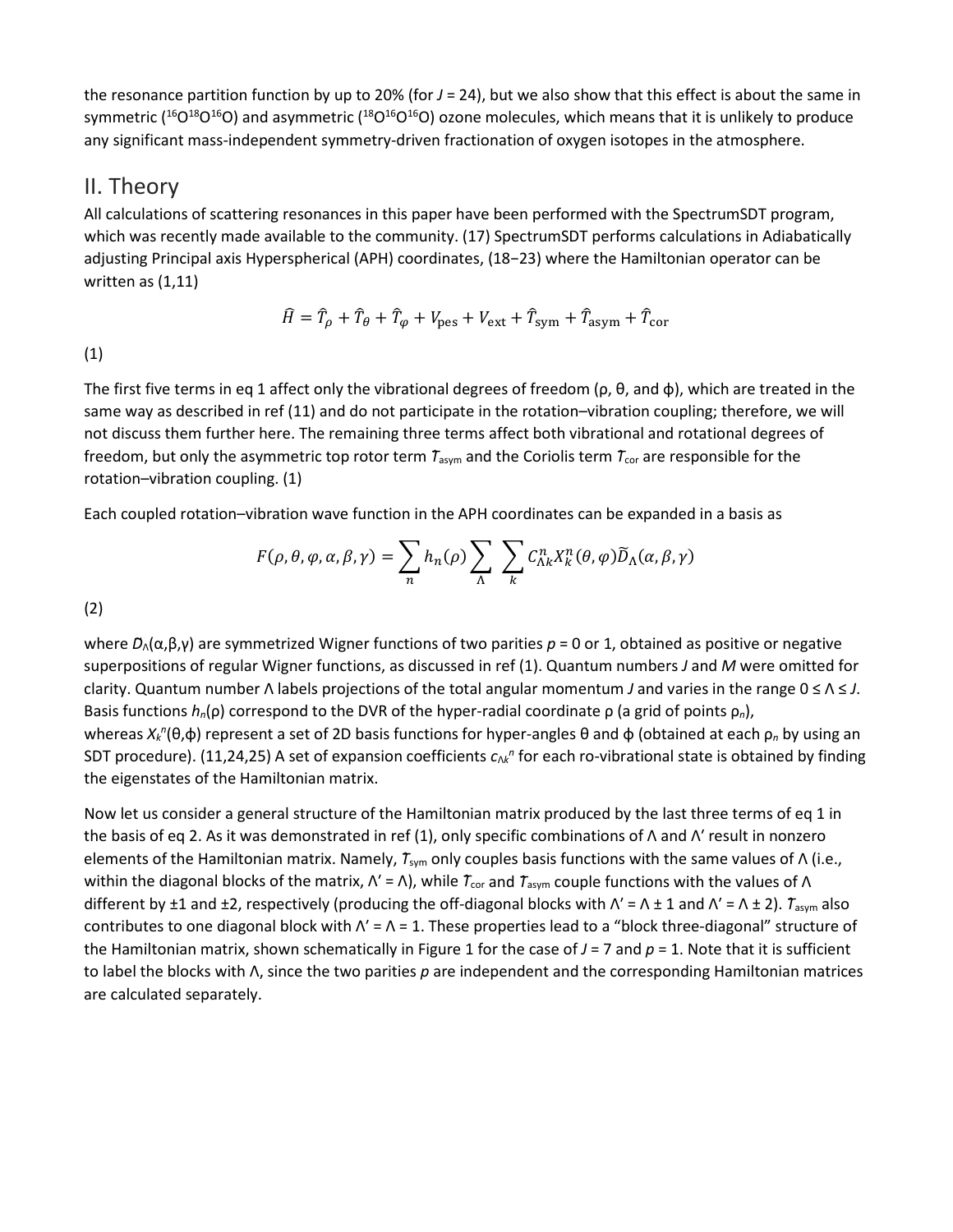

Figure 1. Schematic rotational block structure of the Hamiltonian matrix for *J* = 7 and *p* = 1. Individual blocks are labeled by the values of Λ and Λ′ of the symmetric top rotor. Each block includes all vibrational basis functions. Red, green, and blue colors show contributions from  $T_{sym}$ ,  $T_{cor}$ , and  $T_{asym}$  terms in the Hamiltonian operator, respectively. The four black dashed squares show the boundaries of "submatrixes" in the calculations for Λ = 0, 2, 4 and 6, up to Λ′ = Λ ± 2 in each case. The white *p* letter marks the only block, where the values of matrix elements are affected by parity.

In the exact fully coupled calculations the value of Λ goes up to *J*, which implies that the size of the coupled rotation–vibration Hamiltonian matrix can become very large for large values of *J*. This can represent significant computational difficulties, especially for calculation of scattering resonances, where the presence of a complex absorbing potential (CAP) makes the Hamiltonian matrix non-Hermitian, and a large vibrational basis set is needed to describe delocalized high-energy states above the dissociation threshold. For example, in the case of ozone calculation presented below, the size of each Λ-block is about 20000, which results in the full Hamiltonian matrix of the size about 500000 × 500000 for *J* ∼ 25. That is prohibitively expensive to diagonalize.

A well-known straightforward way to make calculations affordable is to neglect all off-diagonal Λ-blocks in the Hamiltonian matrix (due to  $\tau_{cor}$  and  $\tau_{asym}$  terms of the Hamiltonian operator), in which case the overall matrix splits into the independent diagonal Λ-blocks that can be diagonalized one by one for any value of *J*. This is called the symmetric top rotor approximation or the Λ-conserving approximation (since Λ becomes a good quantum number). It has been applied extensively in the past to study many molecules and processes, including the kinetics of ozone recombination reaction. (26−31) The effects of neglecting rotation–vibration coupling, and the various methods of improving the accuracy of this approximation, have been recently discussed in detail. (32) But what if the contribution of  $T_{cor}$  and  $T_{asym}$  is expected to be important and cannot be neglected?

The two methods described above represent two limiting cases, in which either *all* Λ-blocks are included simultaneously (with the corresponding off-diagonal blocks; the full-coupled exact approach) or only *one* Λ-block is included at a time (symmetric top rotor approximation) in the Hamiltonian matrix. But why not to try an intermediate partially coupled method, in which *some* Λ-blocks of the overall Hamiltonian matrix are included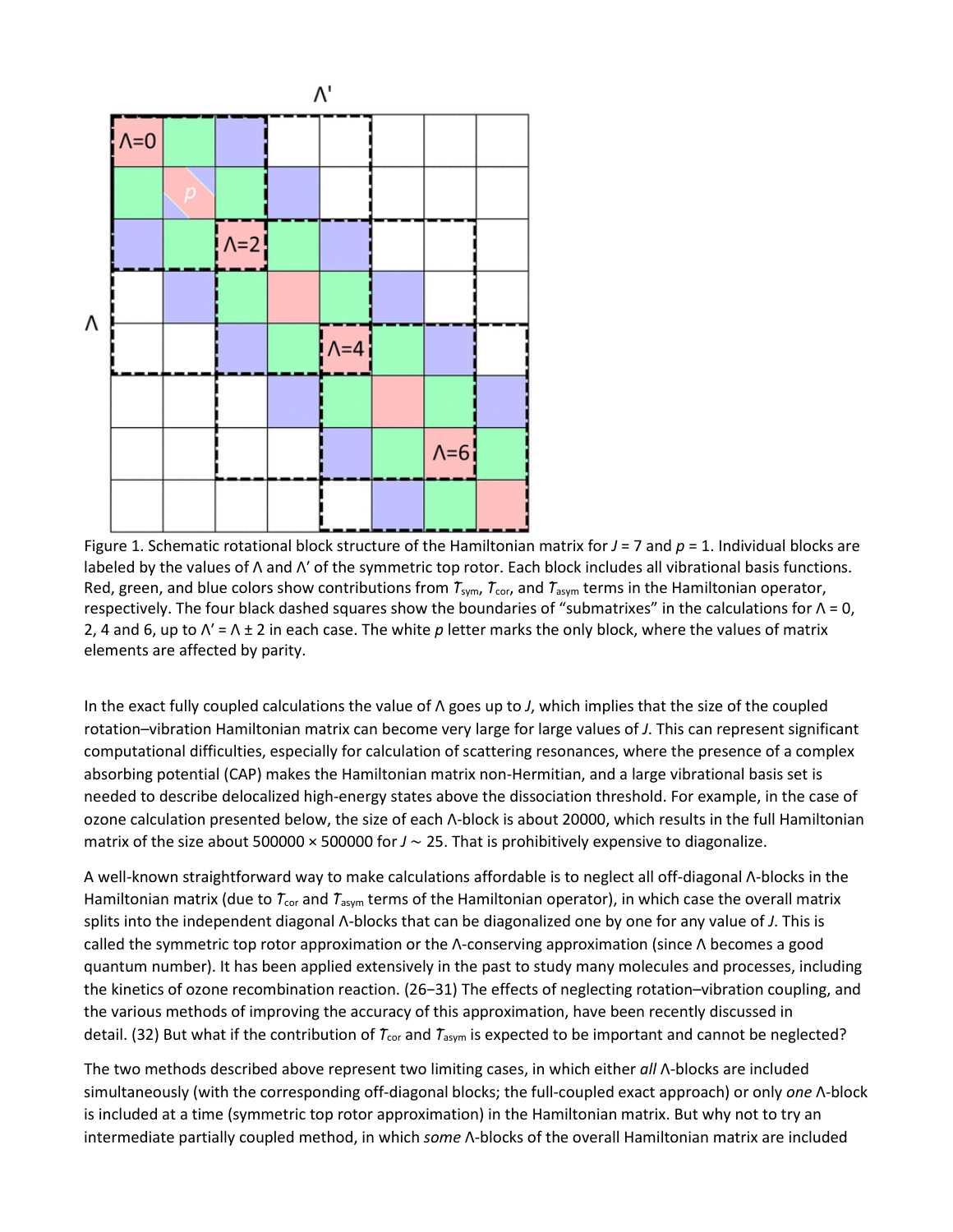for each Λ? For example, it makes sense to include several nearest blocks in the vicinity of each Λ that are *directly coupled* to it by  $T_{cor}$  and  $T_{asym}$ , namely  $\Lambda' = \Lambda \pm 1$  and  $\Lambda' = \Lambda \pm 2$ . These are expected to be the most important for a given value of Λ. All other more distant values of Λ′, linked by *chain coupling* through these blocks, are expected to be less important and therefore can be neglected. In this way the rotation–vibration coupling is partially included, which justifies the name—a partially coupled method, or a PC-method for short.

Just as in the Λ-conserving approach, in our PC-method a series of independent matrix diagonalizations need to be done for different values of Λ to cover the range of 0 ≤ Λ ≤ *J*. Performing these calculations for all values of Λ up to *J*, one can obtain a complete spectrum of states for that *J*. An example of this process is shown in Figure 1, where the borders of reduced "submatrixes" considered for every other value of Λ are shown with dashed lines. Note that the maximum number of Λ-blocks included in each calculation is always limited to five, which makes such calculations affordable even for large values of *J*.

One feature of this approach is that each submatrix includes a range of Λ values, but only the central value of Λ in each submatrix has its directly coupled blocks; therefore, it is desirable to only take into account contributions from that Λ component. We cannot assign a definite value of Λ to a state, since Λ is not a good quantum number, but we can assign, for each state, a weight equal to the probability in the central Λ. The details of this are further discussed in section III.B (eq 5).

One can view our method in a different way, in terms of the basis set expansion of eq 2. Namely, the symmetric top rotor approximation corresponds to retaining only one expansion term in the sum over Λ, while the fully coupled method uses all terms of expansion up to Λ = *J*. The partially coupled method we propose would consider only up to five expansion terms in the range  $\Lambda' = \Lambda \pm 2$  for each  $\Lambda$ . This gives more flexibility to the basis set, compared to the symmetric top rotor case, and is less demanding numerically compared to the fully coupled method. Therefore, the PC-method can be thought of as a Λ-dependent truncation of the rotational basis set.

In the literature one can find a description of a somewhat similar approach employed by Schinke and coworkers (33,34) to compute scattering resonances in HCO and HOCl, but their method is different. Namely, for each *J* they included all blocks of the Hamiltonian matrix in the range 0 ≤ Λ ≤ Λ<sub>max</sub>, where the value of Λ<sub>max</sub> is considered to be a convergence parameter. This approach, first of all, is somewhat too straightforward and is not expected to be numerically feasible for heavy molecules. For example, in the calculations of scattering resonances above dissociation threshold in ozone with *J* = 24 and *J* = 28 presented in the next section, the value of at least Λmax = 18 would be required, but the inclusion of 18 (19, in the case of parity *p* = 0) Λ-blocks is out of question in the case of ozone, since the calculations with five Λ-blocks are already at the limit of our computing power. Also, note that in the method of Schinke some Λ-blocks are included (fully coupled within a group), while others are completely neglected (even the diagonal blocks with  $\Lambda > \Lambda_{\text{max}}$  are neglected). Our method adopts a more elegant and flexible truncation, in which every diagonal Λ-block is included in the calculations and affects the properties of states within the range  $\Lambda - 2 \leq \Lambda' \leq \Lambda + 2$  of itself. The value of  $\pm 2$  in this approach is required to include both the asymmetric top rotor terms and the Coriolis couplings, but in principle one could include more blocks in each window (e.g.,  $\Lambda' = \Lambda \pm 3$ ,  $\pm 4$ , etc.), if the computing resources permit.

The accuracy of PC-method for each state depends on the distribution of Λ values in its wave function. Because the range of the Λ states in the truncated basis set is restricted to only five ( $Λ' = Λ ± 2$ ), the wave functions with much broader distributions would not be accurately described. The actual accuracy of the method is expected to be system/problem dependent and should normally be tested, by comparison with the fully coupled calculations, at least for the low values of *J*, when the fully coupled calculations are possible. This is what we do next.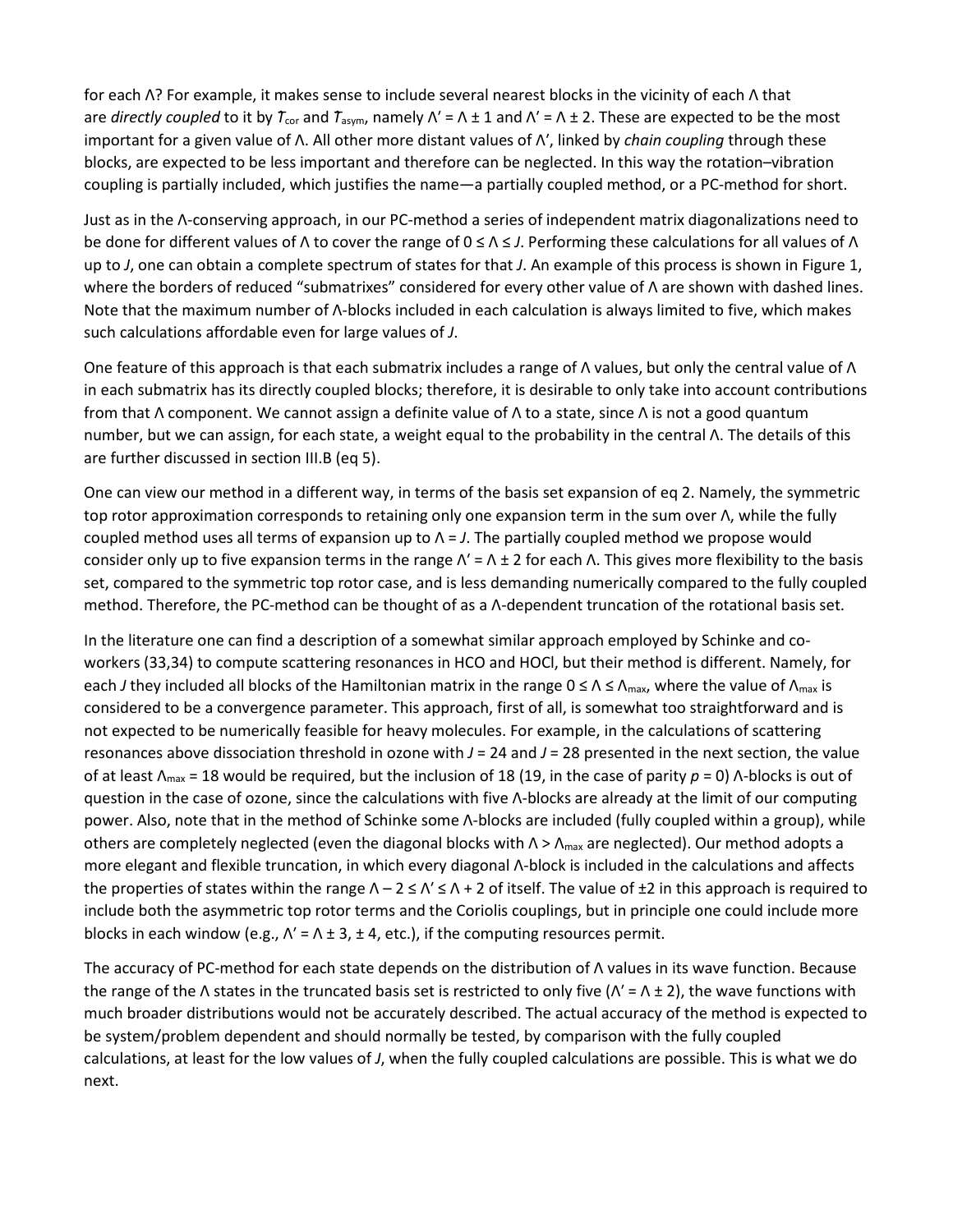#### III. Results

#### III.A. Test of PC-Method for Bound States

For the first and the most direct test of the partially coupled method, we performed calculations of several vibrational states (the ground state and the first excited state of each mode) for the rotationally excited <sup>16</sup>O<sup>18</sup>O<sup>16</sup>O with *J* = 28. We focused on  $\Lambda$  = 8 and considered several levels of theory, with progressively increasing number of Λ-blocks included in the calculations. The results of this convergence study are presented in Figure 2. Specifically, each individual calculation includes all blocks in the range  $Λ' = Λ ± ΔΛ$ , where the value of ΔΛ is varied (progressively increased). When ΔΛ = 0, only one block with Λ = 8 is included, and all couplings with other blocks are disregarded, which corresponds to the symmetric-top rotor limit. The fully coupled limit can be achieved on the other side of the Figure 2, where ΔΛ is large enough to cover all Λ-blocks (which would be ΔΛ = 20 in this case, not shown in Figure 2).



Figure 2. Convergence of energies for three low-lying ro-vibrational states as a function of number of Λ-blocks for *J* = 28 and Λ = 8. The blue line shows the energy of the ground state. The red and green lines show the energies of vibrationally excited states with one quanta in bending and symmetric stretching modes, respectively. The energies of all states are shown with respect to the energies of symmetric top rotor approximation. The bottom frame shows pairwise differences of the points from the upper frame on logarithmic scale to better visualize energy behavior in the region of large ΔΛ.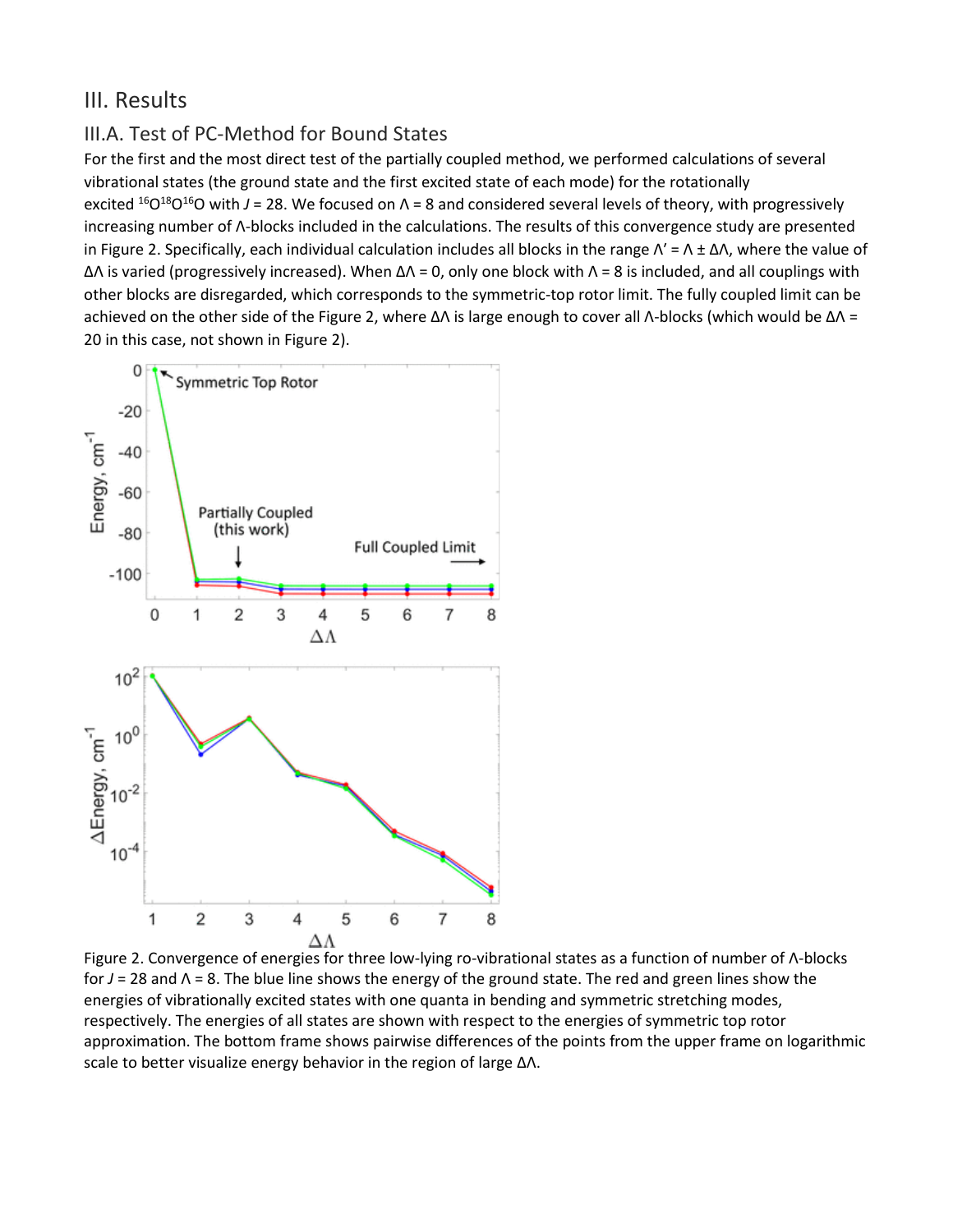As one can see from Figure 2, the result of the symmetric top rotor model is way off, by more than 100 cm<sup>-1</sup>, but inclusion of just one block on each side of  $\Lambda$  = 8 allows to capture most of the coupling energy. Inclusion of two blocks on each side of  $\Lambda$  = 8 (which is our partially coupled method,  $\Delta\Lambda$  = 2) permits to obtain energies converged to within few wavenumbers, which is sufficiently precise for the purpose of our study and for many other practical purposes. Further addition of more Λ-blocks leads to exponential convergence of energy, as can be seen from the bottom frame of Figure 2. Therefore, we conclude that the method works as intended.

Such a direct test of convergence of the individual ro-vibrational states is only feasible at low energies, since it becomes much harder to identify and compare specific states at higher energies, where the spectrum is much denser and states can easily change their relative order. For the highly excited states, such as scattering resonances, it is practical to consider a thermally average property, such as partition function, which is done next.

#### III.B. Test of PC-Method for Scattering Resonances

Here we are looking at scattering resonances above dissociation threshold that play the role of metastable states (reaction intermediates) in the process of ozone formation. For each state *i*, we have its energy *Ei*, width Γ*i*, and wave function. From the wave function, we compute the probability *pi* for symmetric and asymmetric ozone molecules, by integration over the inner parts of the PES (see the Supporting Information for details), where the metastable ozone states can be quenched by bath gas collisions into a stable ozone molecule below the dissociation threshold. Different resonances possess different properties (*Ei*, Γ*i*, *pi*) and make different contributions into the overall recombination process. The thermal average of these contributions is computed and analyzed.

Namely, for the case of symmetric top rotor, we can compute, for each Λ, the following moiety, named the dynamical partition function:

$$
Q(\Lambda) = \sum_{i} w_{i} p_{i} \exp\left(-\frac{E_{i}}{kT}\right)
$$

(3)

where the summation goes over all scattering resonances. Besides the usual Boltzmann factor, the contribution of each resonance includes its weight *wi* and stabilization probability *pi* that account for the processes of resonance formation, decay, and quenching. The weight *wi* is computed assuming the standard Lindeman mechanism of recombination (35) as  $w_i = k_i^{\text{dec}}/(k_i^{\text{dec}} + k_i^{\text{stab}}[M])$ , where first-order rate coefficient for spontaneous decay of a resonance is determined by its width,  $k_i^{\text{dec}} = \Gamma_i / \hbar$ , while the second-order rate coefficient for stabilization by bath gas collisions is assumed to be proportional to the probability, *pi*. (2,11,31) The bath gas concentration [M] corresponds to the experiments of Mauersberger and co-workers (12) at *P* = 267 hPa (∼0.3 bar) and  $T = 298$  K.

Note that each factor in eq 3 is unitless and varies between zero and one. Consider two limiting cases: very narrow resonances with  $p_i \to 1$  and  $w_i \to 0$  (almost bound states) and very broad resonances with  $p_i \to 0$ and  $w_i \rightarrow 1$  (almost free-particle states). Neither of these would make a significant contribution to the dynamical partition function *Q*. Only the resonances with a reasonable combination of probability and width (both *pi* and *wi* are nonzero) make significant contribution to *Q* and to the recombination process.

In Figure 3, blue symbols correspond to the dynamical partition function *Q*(Λ) obtained by five independent calculations with 0 ≤ Λ ≤ 4 within the symmetric top rotor approximation. The meaning of this partition function is the effective number of scattering resonances populated at given temperature, and we see the numbers on the order of *Q* ∼ 20 per Λ. As a function of Λ, the value of *Q* decreases, which is partially due to the Boltzmann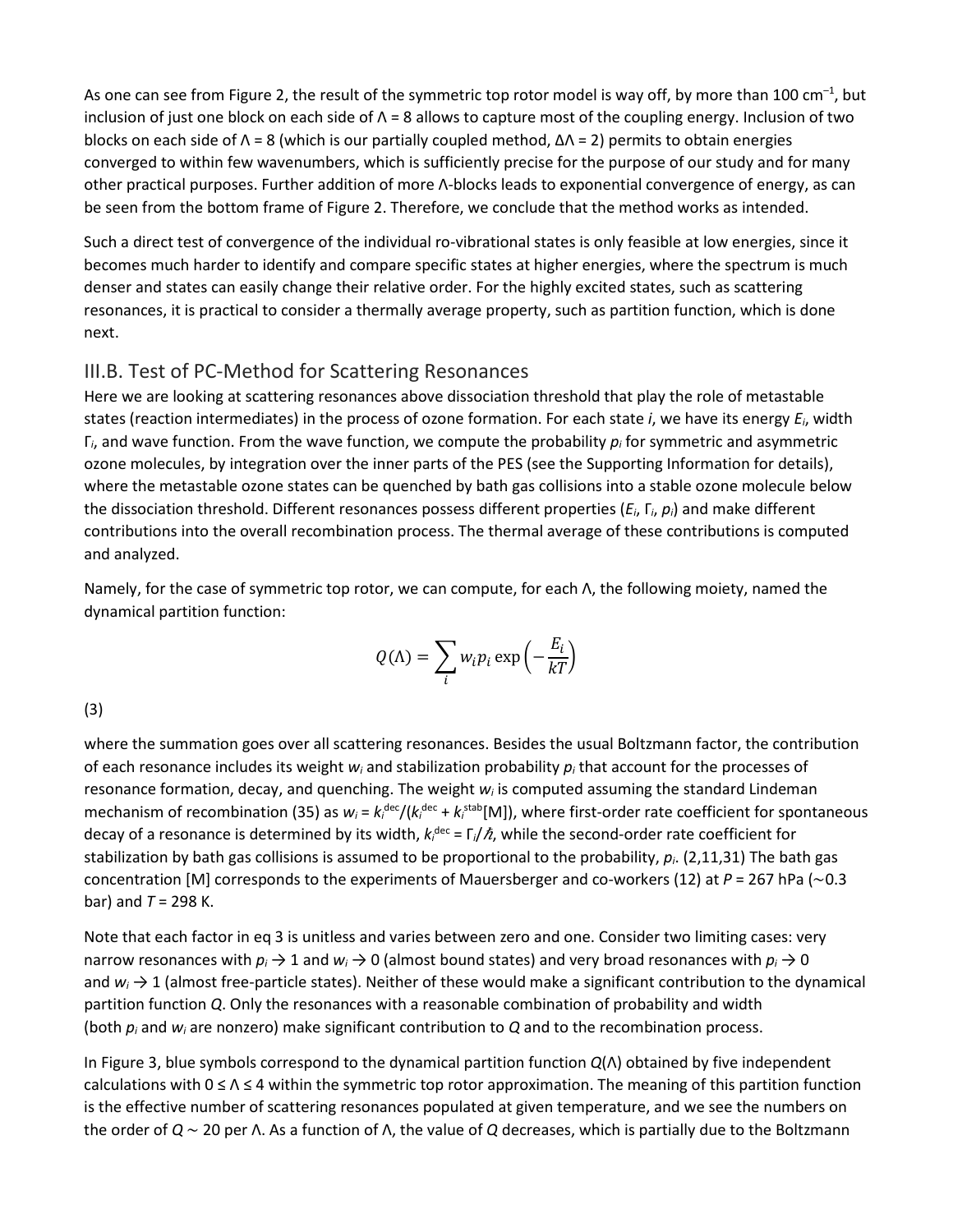factor (energy of states *Ei* grows quickly when Λ is raised) and partially due to the weight *wi* (higher centrifugal barrier hinders the population of resonances).



Figure 3. Dynamical partition functions computed for symmetric ozone  $^{16}O^{18}O^{16}O$  at  $J = 4$  and  $p = 0$ . Calculations with no coupling (symmetric top) are shown in blue, partial coupling in red, and the full coupling (exact) in green. The black arrow shows the point  $(Λ = 2)$ , where the partial coupling approach coincides with the exact method.

Red symbols in Figure 3 correspond to the results of fully coupled calculation. In this case all scattering resonances are determined at once, therefore to compute the individual contribution of each Λ, one has to project it out of the mixed state. This can be done by using the coefficients of expansion in eq 2:

$$
a(\Lambda) = \sum_{k} \sum_{n} |c_{\Lambda k}^{n}|^2
$$

(4)

where the double sum goes over all vibrational basis functions. Note that ∑*a*(Λ) = 1. The amplitude *a*(Λ), computed for each state *i*, is introduced as another probability factor under the sum in eq 3, which now reads

$$
Q(\Lambda) = \sum_{i} a_i(\Lambda) w_i p_i \exp\left(-\frac{E_i}{kT}\right)
$$

(5)

From Figure 3 we see that the inclusion of ro-vibrational coupling (red vs blue symbols) leads to the increase of dynamical partition function *Q* for all values of Λ, in this case by about 5% on average, which is a non-negligible effect.

Green symbols in Figure 3 correspond to the results of our partially coupled method, also processed by using eq 5 to project out the contribution of each Λ. We see that they are much closer to the results of exact fully coupled method compared to the data obtained within the symmetric top approximation. For Λ = 2 the result of partially coupled calculations coincides with the exact result (marked with an arrow in Figure 3), since in this case the "five-block window" of the partially coupled approach happens to cover the whole Hamiltonian matrix. As we move away from Λ = 2, the fully and partially coupled approaches start to diverge but still stay close to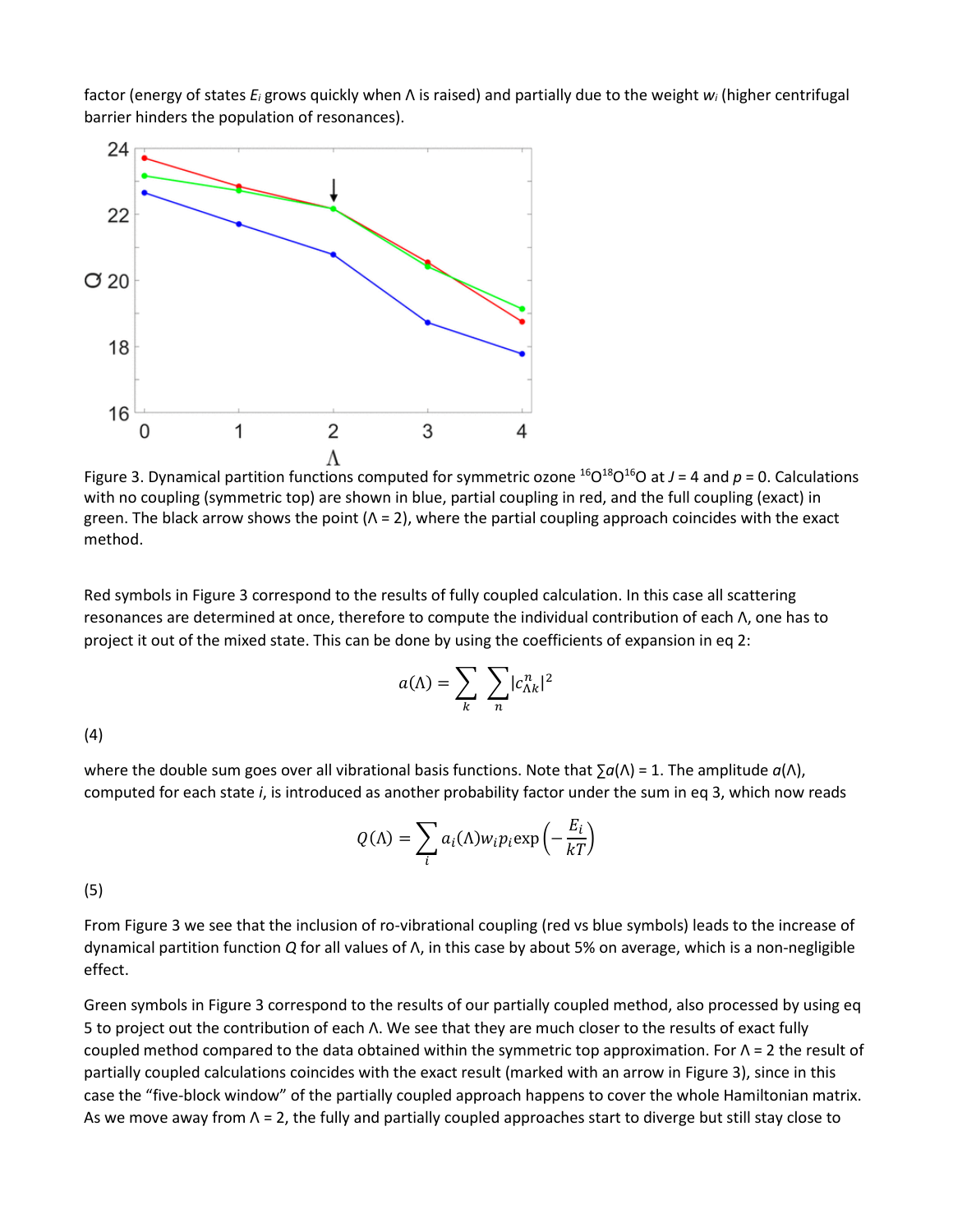each other and away from the data of the decoupled symmetric top rotor approximation. The difference is largest for the terminal Λ values ( $Λ = 0$  and  $Λ = 4$ ). Generally, one should expect that the deviation from the fully coupled method is proportional to the number of missing Λ-blocks in a reduced submatrix.

From Figure 3 we conclude that the partially coupled approach behaves as expected and can be used as an approximation for calculation of the coupled rotational–vibrational resonance spectra for large values of *J*.

#### III.C. Calculations of Partition Functions at High *J*

In our PC-method the cost of calculations (per Λ) is the same no matter what the value of *J* is. Of course, larger values of *J* come with broader range of possible Λ values, but if *Q*(Λ) dependence is smooth, then all values of Λ are not really needed (one can skip some values of Λ and recover this information by interpolation). In this work, to map out the *Q*(Λ) dependencies for *J* = 24 and 28, typical to ozone formation at room temperature, (29) we performed calculations with Λ = 0, 1, 2, 3, 4, 8, 12, and 16. The results for *J* = 28 are presented here. The results for *J* = 24 are qualitatively similar and are given in the Supporting Information. Because the fully coupled calculations are unaffordable in these cases, only the results for the uncoupled (symmetric top) and for our partially coupled method are presented and discussed.

The two upper frames of Figure 4 represent the  $Q(\Lambda)$  dependencies computed for symmetric <sup>16</sup>O<sup>18</sup>O<sup>16</sup>O and asymmetric 16O16O18O molecules at *J* = 28. For Λ ≥ 1 the results were averaged over the two parities (for Λ = 0 only the parity giving even value of *J* + *p* is possible). We see again that as Λ is raised, the values of *Q*(Λ) decrease rather monotonically and are expected to vanish around  $Λ = 20$ . One clear trend observed in all these data is that the values of partition function *Q* are systematically higher in the calculations where the rotation–vibration coupling is included (using our PC-method) compared to the uncoupled (symmetric top rotor) calculations, by up to 17% for *J* = 28 and up to 20% in the case of *J* = 24 (see the Supporting Information). This is expected since the density of states generally increases with additional couplings.



Figure 4. Parity-averaged dynamical partition functions for symmetric (top frame) and asymmetric (middle frame) ozone molecules at *J* = 28 and the resultant η effect (bottom frame). The blue and red lines correspond to the uncoupled (symmetric top) and partially coupled calculations, respectively. The solid lines are computed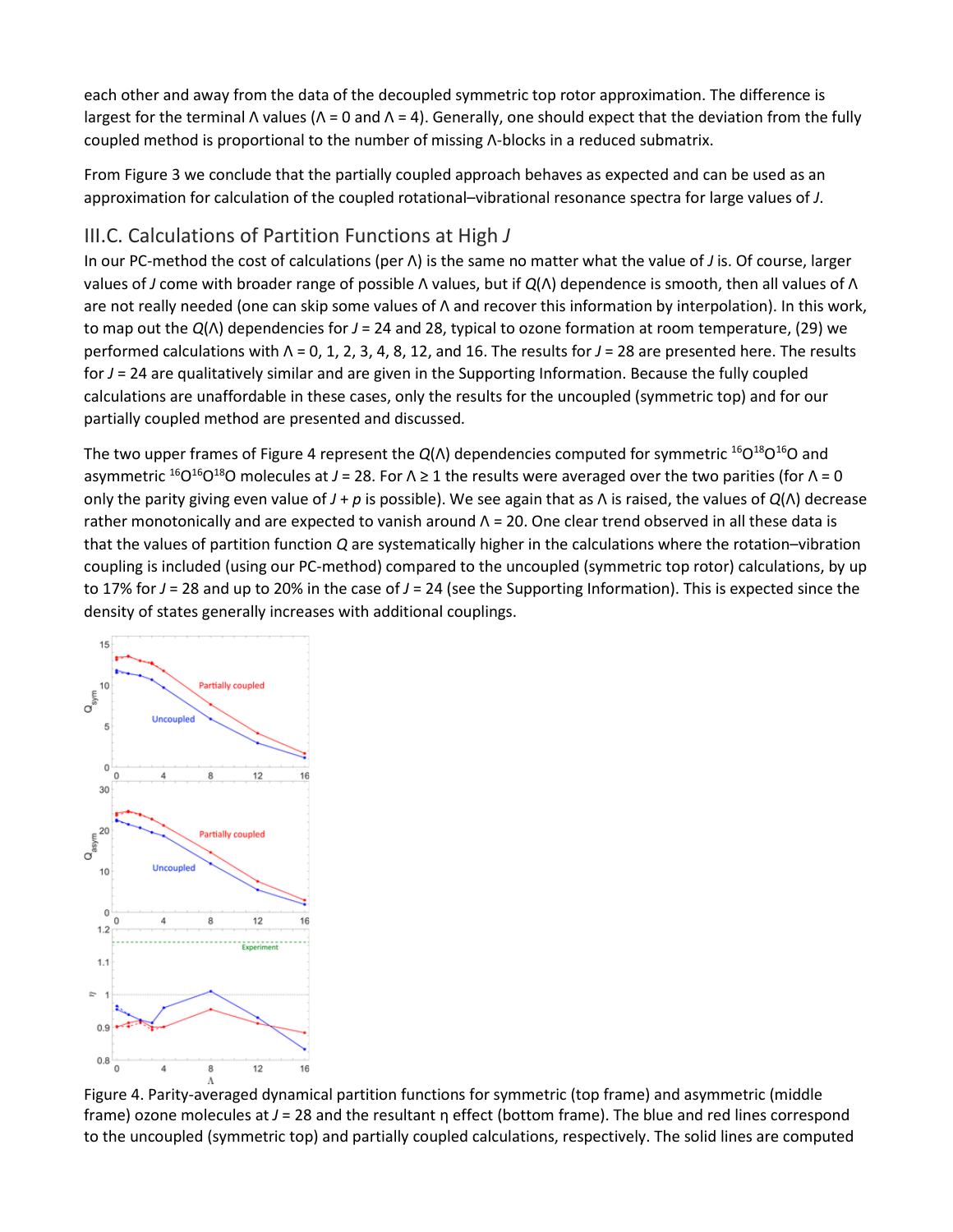by using the states of allowed ro-vibrational symmetry only. The dashed lines correspond to the dynamical partition functions that are also symmetry-averaged and include both allowed and forbidden symmetries.

As it was discussed in ref (1), the Hamiltonian matrix for each *J* and parity (*p*) breaks down to two independent blocks that correspond to two different ro-vibrational symmetries. For the electronic ground state of ozone (symmetric  ${}^{1}A_{1}$ ) and for the isotopes considered in this work (spinless bosons), only the overall symmetries  $A_1$  and  $A_2$  are allowed for the rotational–vibrational states, while the symmetries  $B_1$  and  $B_2$  are forbidden (see Table 1). The symmetrized rotational basis functions in eq 2 are given by

$$
\widetilde{D}_{\Lambda M}^{jp}(\alpha, \beta, \gamma) = \sqrt{\frac{2J + 1}{16\pi^2 (1 + \delta_{\Lambda 0})}} \left[ D_{\Lambda M}^J(\alpha, \beta, \gamma) + (-1)^{J + \Lambda + p} D_{-\Lambda M}^J(\alpha, \beta, \gamma) \right]
$$

(6)

where the indexes *J*, *p*, and *M* are all indicated explicitly and *D*<sub>ΛΛ</sub><sup>*I*</sup> is a regular Wigner function. As one can see from eq 6, the symmetry of function  $D_{\text{AM}}/p$  is determined by the values of *J*, *p*, and Λ. For fixed *J* and *p*, the symmetry of *D<sub>ΛΜ</sub><sup>Iρ</sup>* is determined by Λ, and the corresponding allowed vibrational symmetries alternate between A1 and B1 as a function of Λ, as demonstrated by Table 1. The solid lines in all frames of Figure 4 are calculated by using the states of allowed symmetry only.

| ro-vibrational state<br>symmetry<br>allowed | forbidde<br>n  | rotational<br>state<br>parity |                | symme<br>try   | vibrational state<br>symmetry<br>allowed | forbidden |
|---------------------------------------------|----------------|-------------------------------|----------------|----------------|------------------------------------------|-----------|
|                                             |                |                               | $\Lambda$      |                |                                          |           |
|                                             |                |                               |                |                |                                          |           |
| $A_1$                                       | $B_1$          | $p = 0$                       | 0              | $A_1$          | A <sub>1</sub>                           | $B_1$     |
|                                             |                |                               | 1              | $B_1$          | $B_1$                                    | $A_1$     |
|                                             |                |                               | 2              | $A_1$          | $A_1$                                    | $B_1$     |
|                                             |                |                               | 3              | $B_1$          | $B_1$                                    | $A_1$     |
| A <sub>2</sub>                              | B <sub>2</sub> | $p = 1$                       | 1              | A <sub>2</sub> | $A_1$                                    | $B_1$     |
|                                             |                |                               | $\overline{2}$ | B <sub>2</sub> | $B_1$                                    | $A_1$     |
|                                             |                |                               | 3              | A <sub>2</sub> | $A_1$                                    | $B_1$     |
|                                             |                |                               | 4              | B <sub>2</sub> | $B_1$                                    | $A_1$     |

**Table 1. Summary of Possible Symmetries of Different Components of Ro-vibrational Wave Functions for Several Small Values of Λ (the Pattern Continues Up to Λ =** *J***) for Even Values of** *J***a**

<sup>a</sup>Note that the Λ = 0 state exists only when *J* + *p* is even.

As a computational experiment, we also tried to include the states with forbidden symmetry. The dashed lines in Figure 4 correspond to the *Q*(Λ) averaged over both allowed and forbidden symmetries. One can see that the inclusion of forbidden symmetry does not significantly alter the results, which tells us that the two ro-vibrational symmetries behave similarly and there are no unexpected/unusual isotope effects associated with the forbidden symmetry.

In the case of uncoupled calculations (blue curves in Figure 4) parity *p* does not affect energies of the rovibrational states. (1) For  $\Lambda \geq 1$  the states of the two parities are degenerate, and although only one vibrational symmetry is allowed for each parity (see Table 1), both vibrational symmetries show up in the spectrum because they come from different parities. The exception is Λ = 0, when only one (giving even *J* + *p*) parity is possible, and thus only one vibrational symmetry is allowed. Therefore, the inclusion of forbidden symmetry makes difference only in the case of  $\Lambda$  = 0, and this is why solid and dashed blue lines in Figure 4 deviate one from another only at  $\Lambda = 0$ .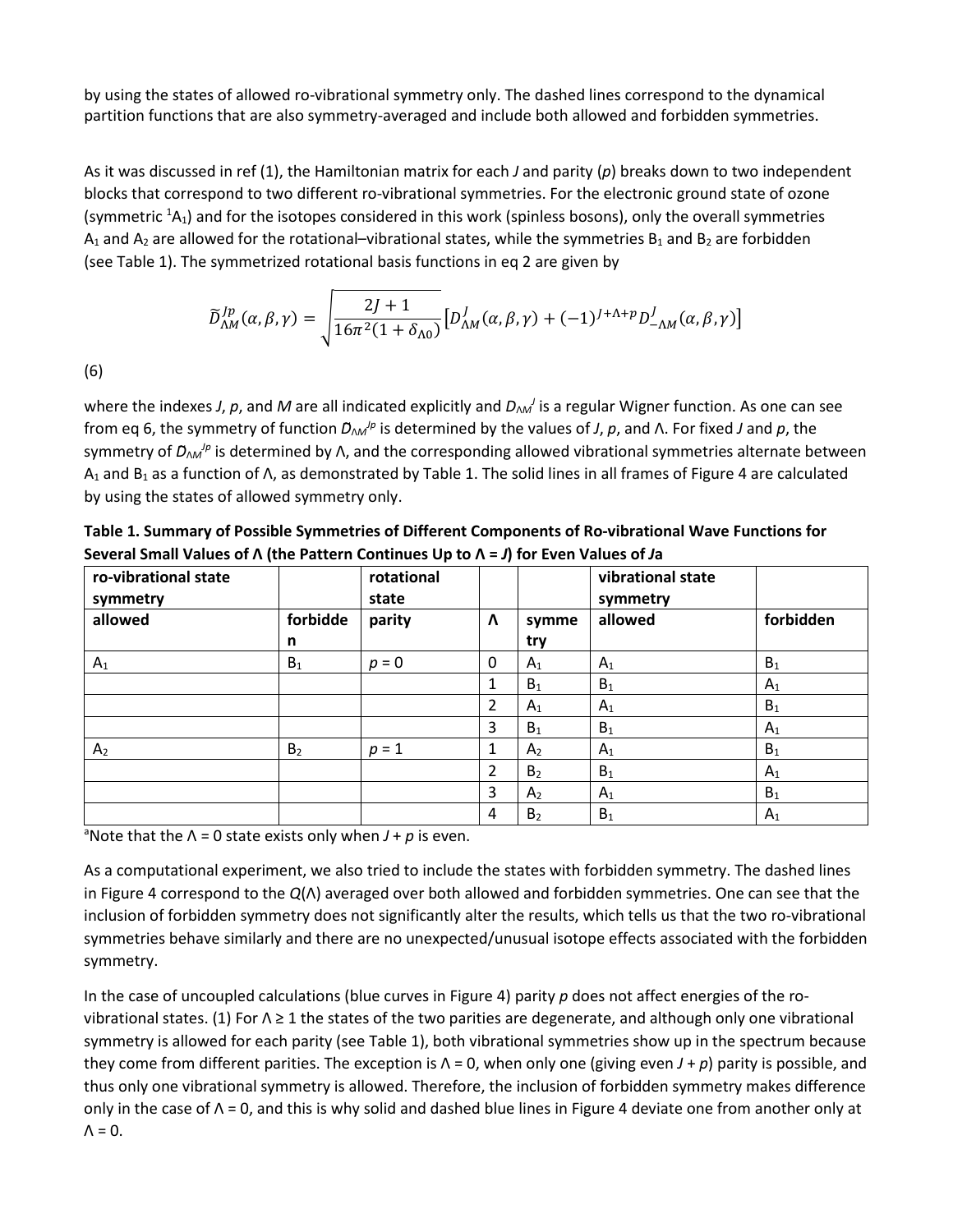In the coupled ro-vibrational calculations parity affects only one block, labeled by *p* in Figure 1 (namely, the diagonal block  $\Lambda' = \Lambda = 1$ ). In the fully coupled calculations this block affects all states of the system, but its influence, and the role of parity becomes weaker in the states dominated by large values of Λ. For example, it is known that the value of parity splitting (Λ-doubling) drops exponentially (11) as a function of Λ. Importantly, in our partially coupled method this chain coupling is restricted to act within five blocks,  $\Lambda' = \Lambda \pm 2$ . Therefore, the calculations for  $\Lambda \ge 4$  are decoupled from  $\Lambda = 0$  and  $\Lambda = 1$ , and the states of two parities become degenerate, just as in the uncoupled case, considered above. Thus, solid and dashed red lines in Figure 4 deviate one from another only at  $\Lambda \leq 3$ .

In this sense, the effects of parity of the rotational functions and the symmetry of vibrational functions are closely related and should be considered together. Our data indicate that they both are relatively small in the rotationally excited ozone molecules (dashed vs solid lines of the same color in Figure 4) compared to the overall effect of the ro-vibrational coupling (red vs blue lines in Figure 4).

#### III.D. Implications for Symmetry-Driven Isotope Effect

The bottom frame of Figure 4 reports the ratio of dynamical partition functions in symmetric and asymmetric ozone molecules for *J* = 28 (shown in the two upper frames):

$$
\eta = \frac{Q^{\rm asym}}{2 Q^{\rm sym}}
$$

(7)

The factor of 2 is introduced for convenience to offset the statistical difference in the number of states between the symmetric <sup>16</sup>O<sup>18</sup>O<sup>16</sup>O and asymmetric <sup>16</sup>O<sup>16</sup>O<sup>18</sup>O ozone molecules. The value of the η effect on the order of η = 1.16 (green in Figure 4) would permit to interpret mass-independent fractionation as a symmetry-driven isotope effect, (12,36) with asymmetric ozone molecules forming 16% faster than the symmetric ones. Note that the experimental line does not represent the actual dependence of the η effect on Λ (which is unknown) and is given for the purpose of comparison with the results of calculations only.

However, the data presented in Figure 4 for all values of Λ, both uncoupled (blue) and partially coupled (red), exhibit the values of η less than 1 (with the exception of one blue point where η is just slightly larger than 1). We can also see that the addition of partial ro-vibrational coupling (red) did not introduce any systematic bias in the favor of asymmetric isotopomer. On average, the value of η-effect remained similar to the uncoupled case (blue). The data presented in the Supporting Information for *J* = 24 are qualitatively similar.

In Figure 5 we present the average values of resonance widths Γ, computed for symmetric and asymmetric ozone molecules for *J* = 28 using the dynamical partition function *Q*(Λ) as a weighting function (as in ref (2)). From these data one can conclude that, on average, the inclusion of ro-vibrational coupling has little effect on resonance widths and therefore is not expected to affect the lifetimes of the metastable ozone states. The inclusion of forbidden symmetry, related to the effect of parity, makes even less difference (dashed lines). Resonance widths appear to be more sensitive to the value of Λ, but this effect is about the same in symmetric and asymmetric ozone molecules. Also, comparison of average resonance widths computed here for *J* = 24 and *J* = 28 with those published earlier (2) for *J* ≤ 4 shows that they are less sensitive to *J* and more sensitive to Λ, but again, these dependencies are very similar in symmetric and asymmetric ozone molecules, which does not help us to explain why the asymmetric ozone molecules are formed faster.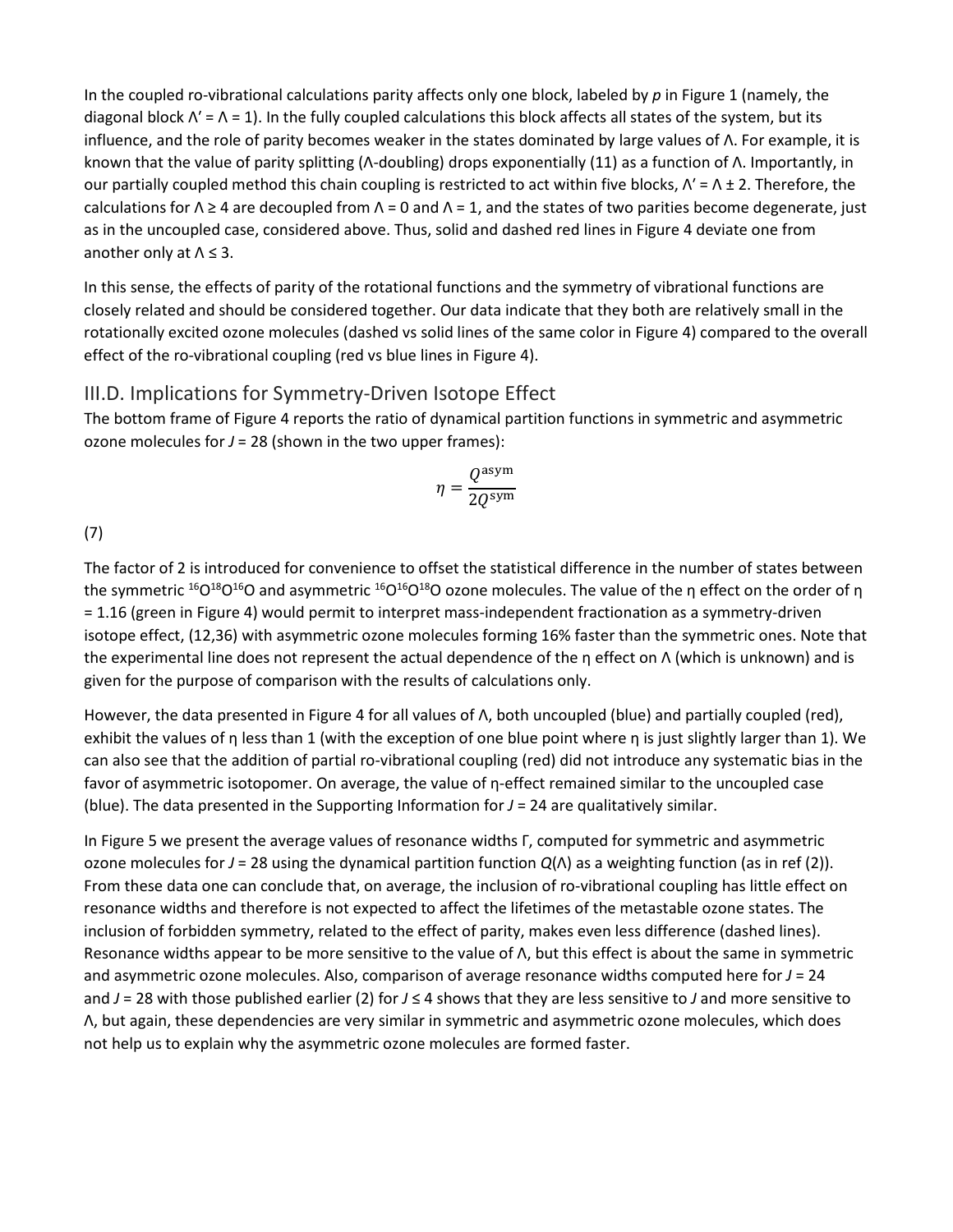

Figure 5. Average values of resonance widths in symmetric (top frame) and asymmetric (bottom frame) ozone molecules for  $J = 28$ . The meaning of lines and colors is the same as in Figure 4.

## IV. Conclusions

In this paper we were able to quantify the effect of rotation–vibration coupling on resonance spectra of ozone isotopomers with very large values of *J*. In particular, our goal was to determine whether rotation–vibration coupling (Coriolis effect) could introduce a systematic bias in favor of isotopically substituted asymmetric isotopomers of ozone, such as  ${}^{16}O^{16}O^{18}O$ , since this could help to explain the origin of the mysterious η effect, responsible for mass-independent fractionation of oxygen isotopes in the atmosphere.

We found that addition of the ro-vibrational coupling has little effect on the average widths (decay rates) of the metastable ozone states for *J* = 24 and *J* = 28. Their lifetimes remain similar in symmetric and asymmetric ozone molecules, with or without inclusion of the ro-vibrational coupling. We also found that the ro-vibrational coupling appreciably increases the average number of metastable ozone states (given by the dynamical partition function), but these changes are rather uniform through symmetric and asymmetric isotopomers of ozone. On the basis of the results presented here, we conclude that the rotation–vibration coupling is not expected to be responsible for a robust symmetry-driven isotope effect.

To make these calculations numerically feasible, we developed a partially coupled method that permits to capture the major contribution of ro-vibrational coupling terms without diagonalization of the entire Hamiltonian matrix. This method is approximate, but it is general and applicable to many other molecules and processes in the spectroscopic and dynamic context. The number of coupled Λ-blocks does not have to be equal to five, as in this paper ( $Λ' = Λ ± 2$ ). Instead, it can be viewed as a convergence parameter, varied to achieve desired level of accuracy. Moreover, if the *z*-axis is chosen perpendicular to the molecular plain, which results in a two-diagonal block structure of the Hamiltonian matrix, (1) then the number of directly coupled rotational blocks can be reduced to just three. This would make the method even more affordable, enabling the coupled rotation–vibration calculations for more complicated systems and processes.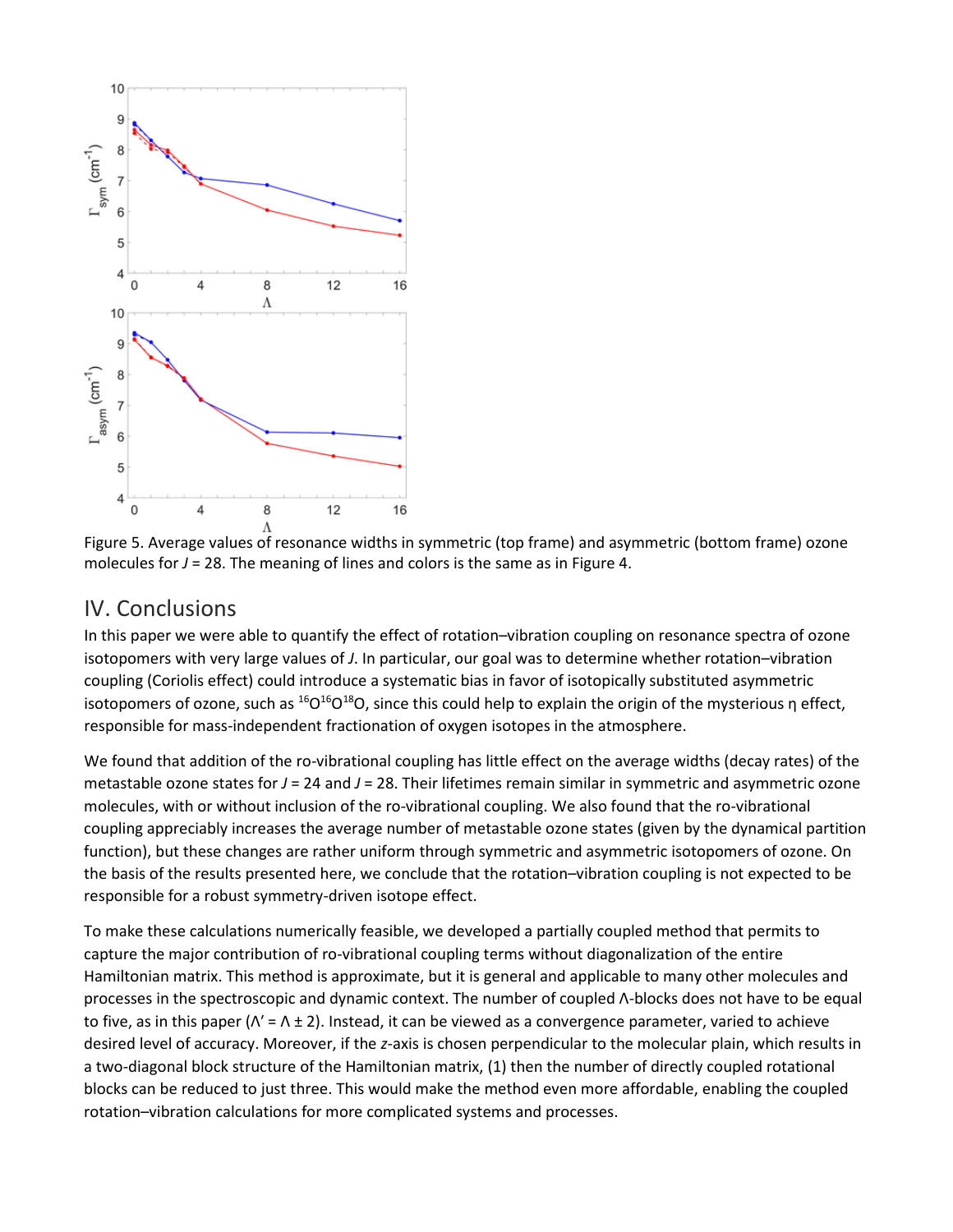## Supporting Information

The Supporting Information is available free of charge at https://0-pubs-acsorg.libus.csd.mu.edu/doi/10.1021/acs.jpca.1c03350.

- Section A: technical details of the calculations; section B: results for *J* = 24; section C: a symmetry table analogous to Table 1, but for the case of odd values of *J*; section D: a description of the archive file with all data calculated for this paper (PDF)
- The ro-vibrational states calculated for this paper. Please, refer to section D of the Supporting Information for a more detailed description (ZIP)

## Terms & Conditions

Most electronic Supporting Information files are available without a subscription to ACS Web Editions. Such files may be downloaded by article for research use (if there is a public use license linked to the relevant article, that license may permit other uses). Permission may be obtained from ACS for other uses through requests via the RightsLink permission system: http://0-pubs.acs.org.libus.csd.mu.edu/page/copyright/permissions.html.

## Author Information

#### • **Author Contributions**

I.G. contributed to methodology, software development, data acquisition, visualization, data analysis, and writing; D.B. contributed to supervision, methodology, data analysis, and writing.

## **Notes**

The authors declare no competing financial interest.

## Acknowledgments

This research was supported by the NSF AGS program Grant AGS-1920523. This research used resources of the National Energy Research Scientific Computing Center (NERSC), a U.S. Department of Energy Office of Science User Facility located at Lawrence Berkeley National Laboratory, operated under Contract DE-AC02-05CH11231. I.G. was supported by MolSSI Investment Fellowship, funded by NSF ACI-1547580.

## References

- **1** Gayday, I.; Teplukhin, A.; Kendrick, B. K.; Babikov, D. Theoretical Treatment of the Coriolis Effect Using Hyperspherical Coordinates, with Application to the Ro-Vibrational Spectrum of Ozone. *J. Phys. Chem. A* **2020**, *124*, 2808– 2819, DOI: 10.1021/acs.jpca.0c00893
- **2** Gayday, I.; Grushnikova, E.; Babikov, D. Influence of the Coriolis Effect on the Properties of Scattering Resonances in Symmetric and Asymmetric Isotopomers of Ozone. *Phys. Chem. Chem. Phys.* **2020**, *22*, 27560– 27571, DOI: 10.1039/D0CP05060A
- **3** Petty, C.; Spada, R. F. K.; Machado, F. B. C.; Poirier, B. Accurate Rovibrational Energies of Ozone Isotopologues up to J = 10 Utilizing Artificial Neural Networks. *J. Chem. Phys.* **2018**, *149*, 024307, DOI: 10.1063/1.5036602
- **4** Chen, W.; Poirier, B. Quantum Dynamical Calculation of All Rovibrational States of HO2 for Total Angular Momentum J = 0–10. *J. Theor. Comput. Chem.* **2010**, *09*, 435– 469, DOI: 10.1142/S0219633610005815
- **5** Brandon, D.; Poirier, B. Accurate Calculations of Bound Rovibrational States for Argon Trimer. *J. Chem. Phys.* **2014**, *141*, 034302, DOI: 10.1063/1.4887459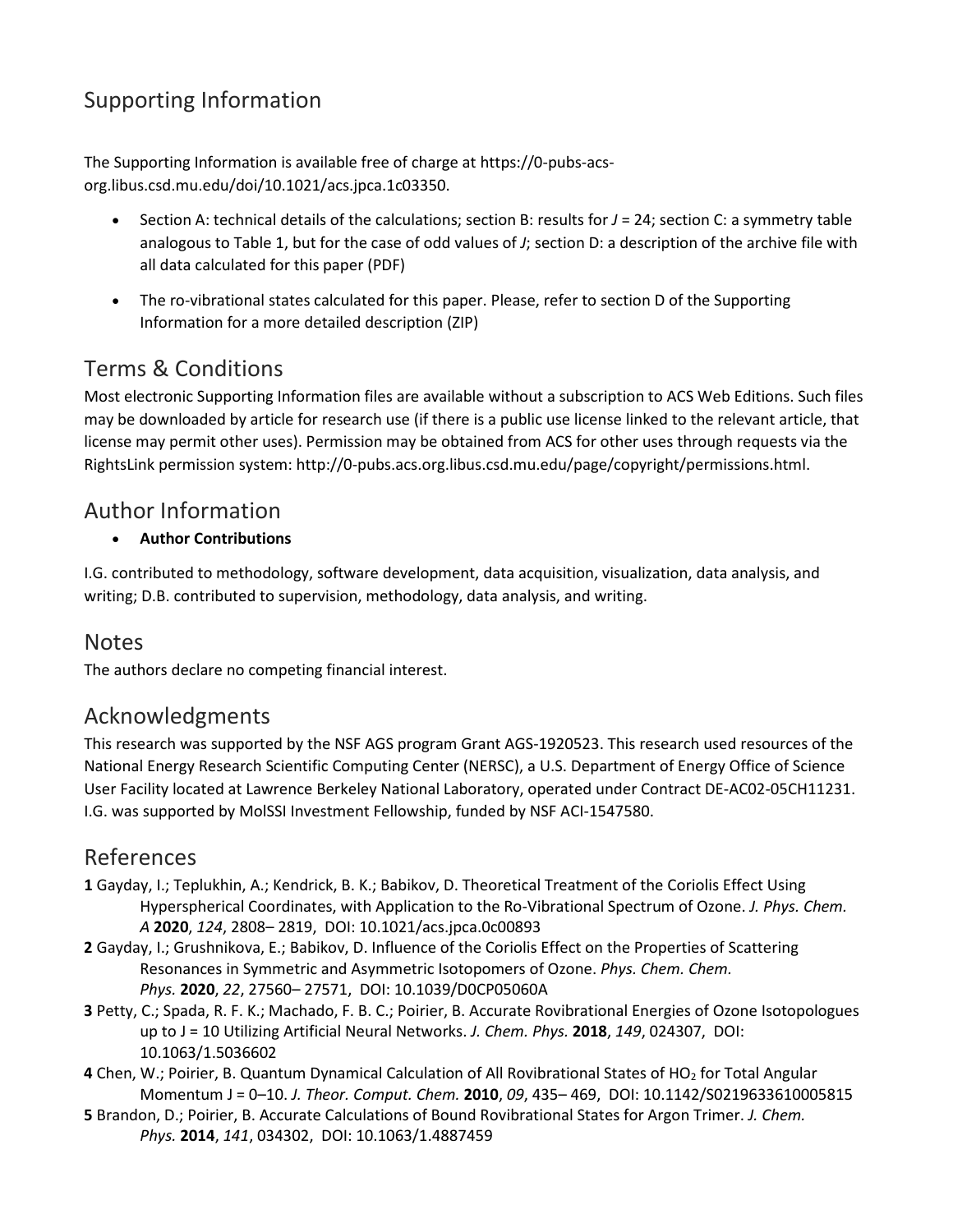- **6** Yang, D.; Hu, X.; Zhang, D. H.; Xie, D. An Improved Coupled-States Approximation Including the Nearest Neighbor Coriolis Couplings for Diatom-Diatom Inelastic Collision. *J. Chem. Phys.* **2018**, *148*, 084101, DOI: 10.1063/1.5010807
- **7** Pack, R. T. Space-fixed vs Body-fixed Axes in Atom-diatomic Molecule Scattering. Sudden Approximations. *J. Chem. Phys.* **1974**, *60*, 633– 639, DOI: 10.1063/1.1681085
- **8** McGuire, P.; Kouri, D. J. Quantum Mechanical Close Coupling Approach to Molecular Collisions. jz-conserving Coupled States Approximation. *J. Chem. Phys.* **1974**, *60*, 2488– 2499, DOI: 10.1063/1.1681388
- **9** Parker, G. A.; Pack, R. T. Identification of the Partial Wave Parameter and Simplification of the Differential Cross Section in the jzCCS Approximation in Molecular Scattering. *J. Chem. Phys.* **1977**, *66*, 2850– 2853, DOI: 10.1063/1.434342
- **10** Parker, G. A.; Pack, R. T. Rotationally and Vibrationally Inelastic Scattering in the Rotational IOS Approximation. Ultrasimple Calculation of Total (Differential, Integral, and Transport) Cross Sections for Nonspherical Molecules. *J. Chem. Phys.* **1978**, *68*, 1585– 1601, DOI: 10.1063/1.435927
- **11** Gayday, I.; Teplukhin, A.; Kendrick, B. K.; Babikov, D. The Role of Rotation–Vibration Coupling in Symmetric and Asymmetric Isotopomers of Ozone. *J. Chem. Phys.* **2020**, *152*, 144104, DOI: 10.1063/1.5141365
- **12** Janssen, C.; Guenther, J.; Mauersberger, K.; Krankowsky, D. Kinetic Origin of the Ozone Isotope Effect: A Critical Analysis of Enrichments and Rate Coefficients. *Phys. Chem. Chem. Phys.* **2001**, *3*, 4718– 4721, DOI: 10.1039/b107171h
- **13** Thiemens, M. H. History and Applications of Mass-Independent Isotope Effects. *Annu. Rev. Earth Planet. Sci.* **2006**, *34*, 217– 262, DOI: 10.1146/annurev.earth.34.031405.125026
- **14** Thiemens, M. H.; Chakraborty, S.; Dominguez, G. The Physical Chemistry of Mass-Independent Isotope Effects and Their Observation in Nature. *Annu. Rev. Phys. Chem.* **2012**, *63*, 155– 177, DOI: 10.1146/annurevphyschem-032511-143657
- **15** Kryvohuz, M.; Marcus, R. A. Coriolis Coupling as a Source of Non-RRKM Effects in Ozone Molecule: Lifetime Statistics of Vibrationally Excited Ozone Molecules. *J. Chem. Phys.* **2010**, *132*, 224305, DOI: 10.1063/1.3430514
- **16** Kryvohuz, M.; Marcus, R. A. Coriolis Coupling as a Source of Non-RRKM Effects in Triatomic near-Symmetric Top Molecules: Diffusive Intramolecular Energy Exchange between Rotational and Vibrational Degrees of Freedom. *J. Chem. Phys.* **2010**, *132*, 224304, DOI: 10.1063/1.3430508
- **17** SpectrumSDT; https://github.com/IgorGayday/SpectrumSDT.
- **18** Pack, R. T.; Parker, G. A. Quantum Reactive Scattering in Three Dimensions Using Hyperspherical (APH) Coordinates. Theory. *J. Chem. Phys.* **1987**, *87*, 3888– 3921, DOI: 10.1063/1.452944
- **19** Teplukhin, A.; Babikov, D. Interactive Tool for Visualization of Adiabatic Adjustment in APH Coordinates for Computational Studies of Vibrational Motion and Chemical Reactions. *Chem. Phys. Lett.* **2014**, *614*, 99– 103, DOI: 10.1016/j.cplett.2014.09.015
- **20** Teplukhin, A.; Babikov, D. Visualization of Potential Energy Function Using an Isoenergy Approach and 3D Prototyping. *J. Chem. Educ.* **2015**, *92*, 305– 309, DOI: 10.1021/ed500683g
- **21** Kendrick, B. K.; Pack, R. T.; Walker, R. B.; Hayes, E. F. Hyperspherical Surface Functions for Nonzero Total Angular Momentum. I. Eckart Singularities. *J. Chem. Phys.* **1999**, *110*, 6673– 6693, DOI: 10.1063/1.478574
- **22** Kokoouline, V.; Lapierre, D.; Alijah, A.; Tyuterev, V. G. Localized and Delocalized Bound States of the Main Isotopologue  $^{48}O_3$  and of  $^{18}O$ -Enriched  $^{50}O_3$  Isotopomers of the Ozone Molecule near the Dissociation Threshold. *Phys. Chem. Chem. Phys.* **2020**, *22*, 15885– 15899, DOI: 10.1039/D0CP02177F
- **23** Alacid, M.; Leforestier, C. The Role of Rotation in the Calculated Ultraviolet Photodissociation Spectrum of Ozone. *J. Chem. Phys.* **2001**, *114*, 1685– 1692, DOI: 10.1063/1.1335654
- **24** Bačić, Z.; Whitnell, R. M.; Brown, D.; Light, J. C. Localized Representations for Large Amplitude Molecular Vibrations. *Comput. Phys. Commun.* **1988**, *51*, 35– 47, DOI: 10.1016/0010-4655(88)90060-4
- **25** Light, J. C.; Carrington, T. Discrete-Variable Representations and Their Utilization. In *Advances in Chemical Physics*; Prigogine, I., Rice, S. A., Eds.; John Wiley & Sons: 2000; Vol. 114, pp 263– 310.